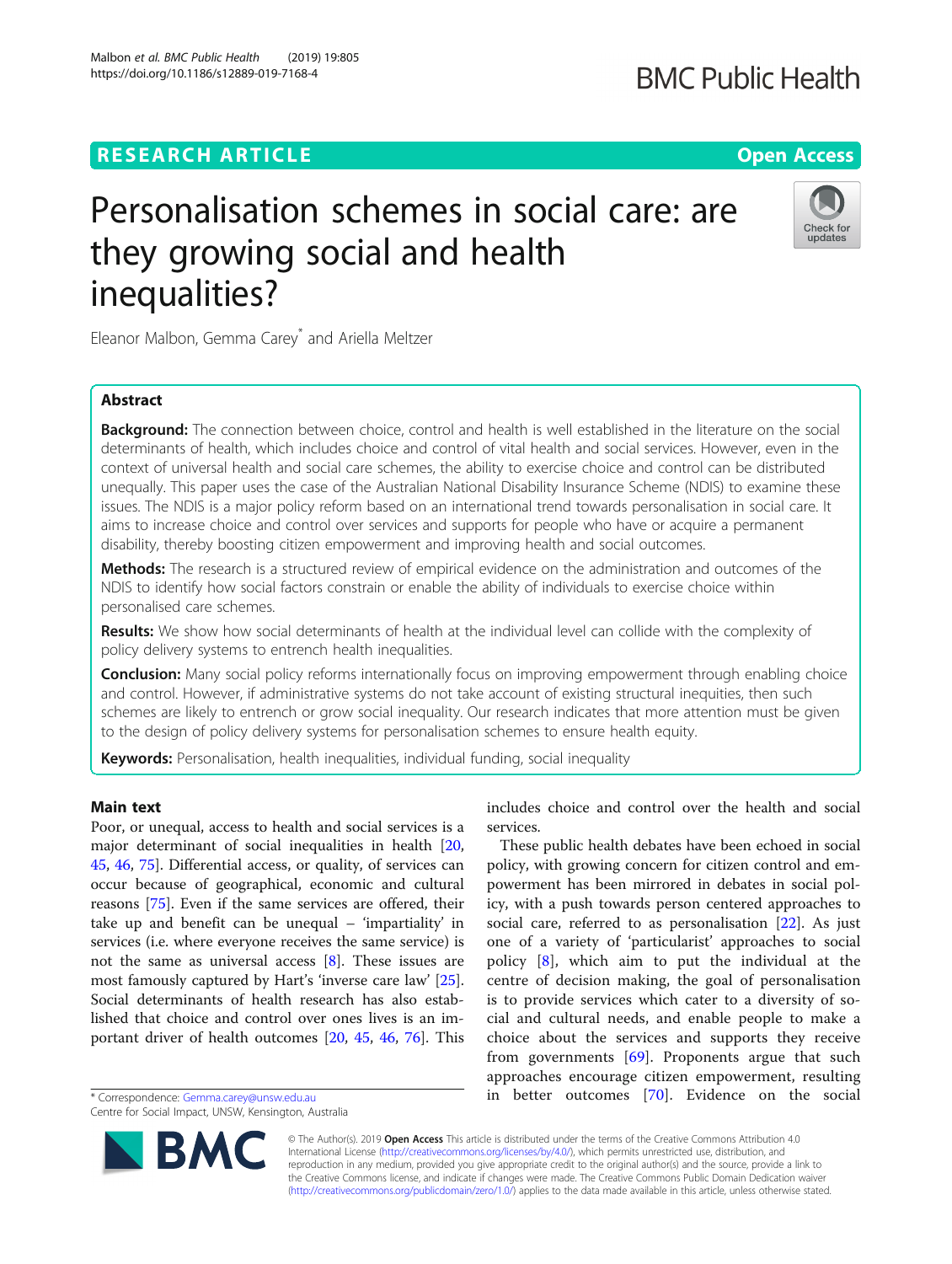determinants of health suggests that putting people in control of their lives, including services and care, should result in improved health [\[46](#page-11-0)].

While personalisation schemes are characterised by a range of different mechanisms and administrative structures, the central tenant revolves around enabling citizens to 'purchase' services that best meet their needs from a service market [[22](#page-10-0), [52\]](#page-11-0). While the concept of personalization is simple, the systems through which such policies are administered are hugely complex [\[7](#page-10-0), [21](#page-10-0), [44\]](#page-11-0). This complexity may in fact be a constraining factor when it comes to the ability of citizens to exercise choice and control. While personalised schemes in theory can be tailored to the specific needs of each individual, the complexity of their administration may mean that some individuals will be able to 'work' the system better than others and derive greater benefit as a result. Research has shown that higher socio-economic groups draw greater benefit from public services, such as education, and that this is because of the individual skills and resources at the disposal of such groups, which help them to negotiate and advocate within service systems [[26,](#page-10-0) [27](#page-10-0), [48,](#page-11-0) [49](#page-11-0)]. Moreover, research into the differential benefit derived from services by the higher socioeconomic groups [[4,](#page-10-0) [13](#page-10-0), [19\]](#page-10-0) suggests that this impact may be unequally distributed across social groups. This is consistent with research into the social gradient in health [[46\]](#page-11-0), as well as early evidence regarding the take up of health care encapsulated by the term 'inverse care law' [\[25](#page-10-0)]. As Matthews and Hastings [\[48](#page-11-0), [49\]](#page-11-0) have argued, those in higher socio-economic groups may derive more health and social benefits from services because of their ability to negotiate these complex and bureaucratic service systems.

Within social welfare debates, the potential for personalisation schemes to benefit higher socio-economic groups more than lower socio-economic groups has received little investigation. In this paper, we aim to bring together existing evidence to show how top down (e.g. policy design) and bottom-up factors (e.g. individual circumstance) are intersecting in the context of one major personalisation scheme, in order to shed light on how individual social determinants of health collide with the complexity of personalisation delivery systems to entrench health inequalities. We argue that personalization schemes are in danger of embedding assumptions in their design that privilege higher socio-economic groups. If we are to ensure that personalisation schemes deliver on their promise of choice, control, and participant empowerment for all, the systems through which they are delivered need to be designed in such a way as to not privilege those already at the top end of the social gradient.

## **Background**

The connection between choice, control and empower-ment is captured by Meagher and Goodwin [[53\]](#page-11-0):

"It's [marketisation's] concept of the individual as a person with rights to autonomy and participation in their personal, social and political worlds, and choice is one means through which each person can enact self-determination. The perspective within this frame is person centred: choice is a means of expressing and maintaining identity, dignity and autonomy. Selfdetermination or control over one's own life is the goal, and choice enables this."

In other areas, many have argued for 'an ethics of care that promotes human rights' [\[55](#page-11-0)], or a care and justice based ethic in the construction of systems of care [\[34](#page-11-0)]. Key in these approaches are individual freedoms and autonomy. While valuable on their own terms, choice, control – and the identity, dignity and autonomy they can create – are also believed to result in better outcomes for individuals [\[38](#page-11-0)]. These arguments are substantiated by findings from the World Health Organisation's Commission into the Social Determinants of Health and the more recent 'Marmot Review'. Both of these major inquiries demonstrated a link between control over ones' lives and health outcomes [\[20,](#page-10-0) [46\]](#page-11-0).

Personalisation schemes can be argued to be the end product of debates about choice and autonomy in care systems. Within personalisation schemes, citizens are empowered to make decisions about what services and supports best fit their needs and life. While no single model exists, personalisation puts greater emphasis on citizen choice. Funds are devolved directly to service users to purchase services from the 'market' (sometimes through direct transfer of funds, in other cases through voucher systems) [\[23,](#page-10-0) [60\]](#page-11-0).

Personalisation schemes have emerged in many areas of social care, particularly disability and aged care, in countries such as the UK [[60\]](#page-11-0), Germany [[32](#page-11-0)] and Australia [[62\]](#page-11-0). These schemes emerged out of a demand from communities for more empowerment and choice, as articulated above, as well as the growth of market mechanisms in the delivery of government-funded services [\[39\]](#page-11-0). For governments, the use of markets (from which individuals purchase their services) were advocated on the basis of efficiency gains [\[39\]](#page-11-0).

As noted in our introduction, there is a growing body of work which examines whether and why some social groups derive more benefit from services than others. In health, this has been dubbed the 'inverse care law' [\[25](#page-10-0)], and later extended to the 'inverse prevention law', after similar trends were noted in health promotion campaigns [[9,](#page-10-0) [51\]](#page-11-0). These concerns sit within a broader and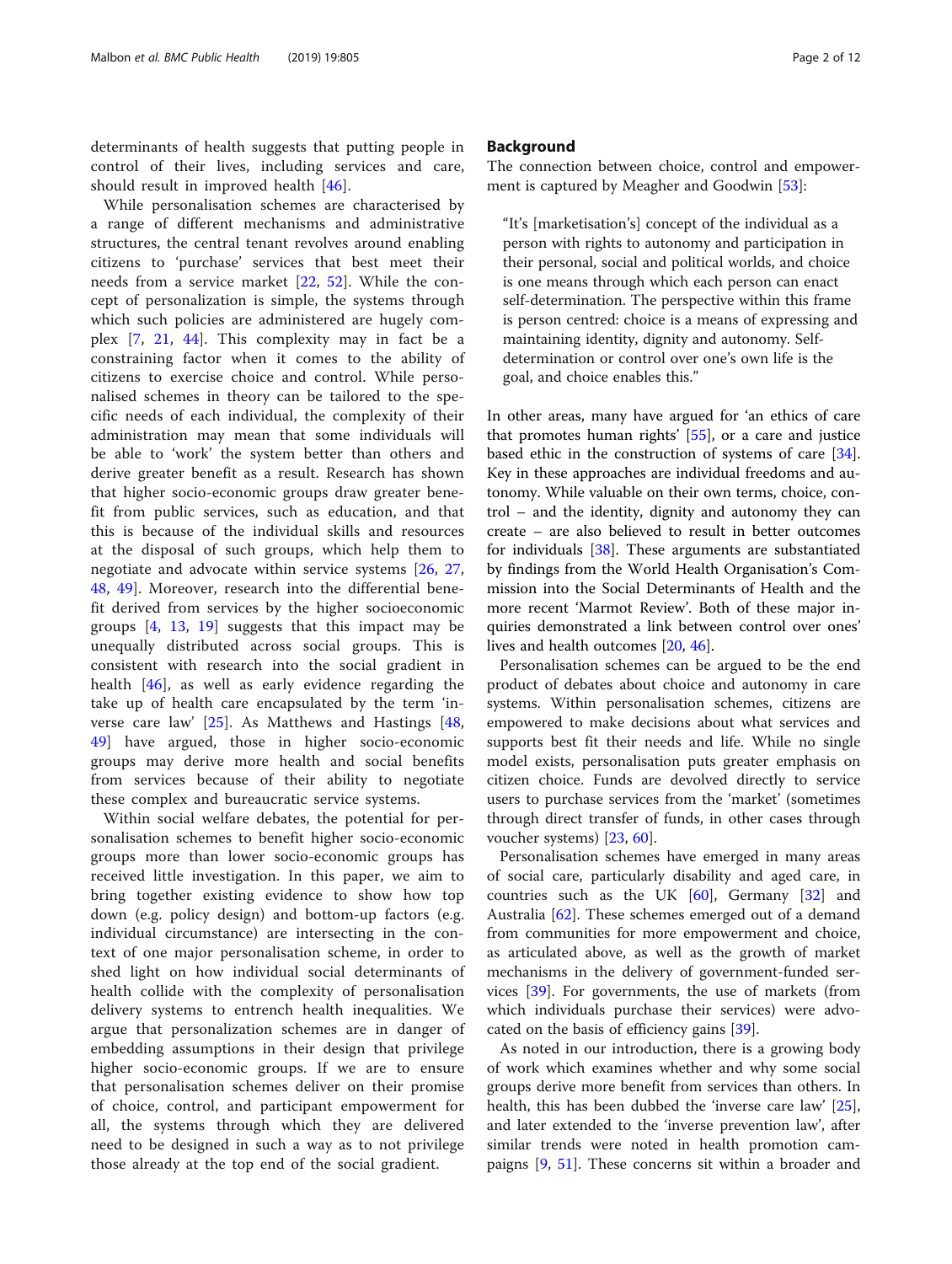long running debate over how effective different welfare states are at redistributing social benefit [[15,](#page-10-0) [57,](#page-11-0) [72](#page-11-0)]. Crucially, there is also evidence to suggest that access to choice and control over care is not equitably distributed [[35,](#page-11-0) [67](#page-11-0), [68\]](#page-11-0), even in approaches such as personalisation, which aim to be very person-centered in their delivery.

Matthews and Hastings [\[26](#page-10-0), [27,](#page-10-0) [48](#page-11-0), [49\]](#page-11-0) have argued that the middle class derive greater benefit from welfare services because of an alignment between their 'habitus' (a concept drawn from the work of Bourdieu [[5](#page-10-0), [6\]](#page-10-0)) and welfare services. That is, welfare services emerge out of the social and cultural norms of the middle class and therefore are better tailored to the needs of those groups. Additionally, the middle class have skills and knowledge which enable them to better negotiate administrative systems and self-advocate [[26,](#page-10-0) [27](#page-10-0), [48,](#page-11-0) [49](#page-11-0)]. Personalisation schemes put an unprecedented emphasis on individuals to navigate care systems and advocate for their own needs and rights [[73,](#page-11-0) [74\]](#page-11-0). As such, they pose significant potential to result in disproportionate benefits to higher socio-economic groups, entrenching or expanding social gradients in health. We examine this issue through the case of the Australian National Disability Insurance Scheme (NDIS).

## The Australian National Disability Insurance Scheme

The NDIS is Australia's most extensive foray into personalisation. Choice and control are central tenants of the NDIS. They are both the platform on which the grassroot activists advocated and the tenants that gained bi-partisan political support for the scheme [[71\]](#page-11-0). Further, they are key objectives of the NDIS Act [\[17](#page-10-0)], that is, to "enable people with disability to exercise choice and control in the pursuit of their goals and the planning and delivery of their supports" (Section 3e). The reform changes many aspects of the disability care system in Australia including the structure of the disability care market [[7,](#page-10-0) [24,](#page-10-0) [41\]](#page-11-0), systems of accountability [\[41](#page-11-0), [42](#page-11-0)], and equity of access [[14\]](#page-10-0).

The NDIS encompasses a new financing arrangement for disability care for Australians with a permanent and significant disability, centred around principles of personalisation and individual budgets. The scheme began as a series of trails in 2013 and was nationalised in 2017. At the time of writing, the national scheme is just one year old (though some trial sites have been running for around five years). Structurally, money for care and support are allocated to each individual participant based on their needs. Each participant has their own individualised budget of Commonwealth money from which to buy services and supports from registered providers, who form a marketplace [\[3\]](#page-10-0). The size of each person's budget, and the types of services it can be used to purchase, is decided annually with an NDIS planner and the person with disability, and potentially a chosen advocate (ie: family member, friend, paid advocate or other) [[3\]](#page-10-0).

Emerging research has suggested that choice and control is experienced differently in the NDIS depending on participants' socio-economic context. To explore this issue and shed light on the relationship between personalisation and inequity internationally, we conducted a structured review of empirical research into the NDIS relating to equitable access.

## **Methods**

There has been wide-spread media coverage and internal government inquiries noting the lack of data transparency regarding the main implementation agency for the NDIS, which holds data on participants and their plans [[1,](#page-10-0) [2,](#page-10-0) [31,](#page-10-0) [64,](#page-11-0) [65\]](#page-11-0). With this lack of publicly available data, we conducted a structured review of existing empirical work on the NDIS. The structured review sought to analyse the existing evidence base to determine whether different social factors put constraints to individuals' choice and control over their care.

The search terms used were:

- (National disability insurance scheme, NDIS) AND (choice, control, empowerment, marginalisation, social determinants, health, equity, equality, gender)
- (Australia and personalis\*, individualis\*, disability) AND (choice, control, empowerment, marginalisation, social determinants, health, equity, equality, gender)

The following databases were included in the search: ProQuest, Sociological Abstracts, PubMed, Web of Science, Science Citation Index, Social Sciences Citation Index, MEDLINE, Academic Onefile, ScienceDirect, Expanded Academic, EBSCO. We also scanned the reference lists of selected articles to find other useful research and included government documents from relevant government websites (i.e. those charged with the design and/or implementation of the NDIS): the National Disability Insurance Agency and the Department of Social Services, and other sites of agencies that have produced work related to the NDIS, such as the Commonwealth Ombudsman, the Productivity Commission and the National Audit Office. As the NDIS was established with the NDIS Act in [[17](#page-10-0)], our timeframe was 2013 to 2018 (present). The search strategy is described in the PRIMA diagram below (Fig. [1\)](#page-3-0).

The documents' abstracts and executive summaries were reviewed by two authors to gain insight into potential constraints on choice and control. Some documents include constraints on 'choice and control', but do not explain them explicitly in these terms. As a result, analysis was guided by the rights-based frameworks for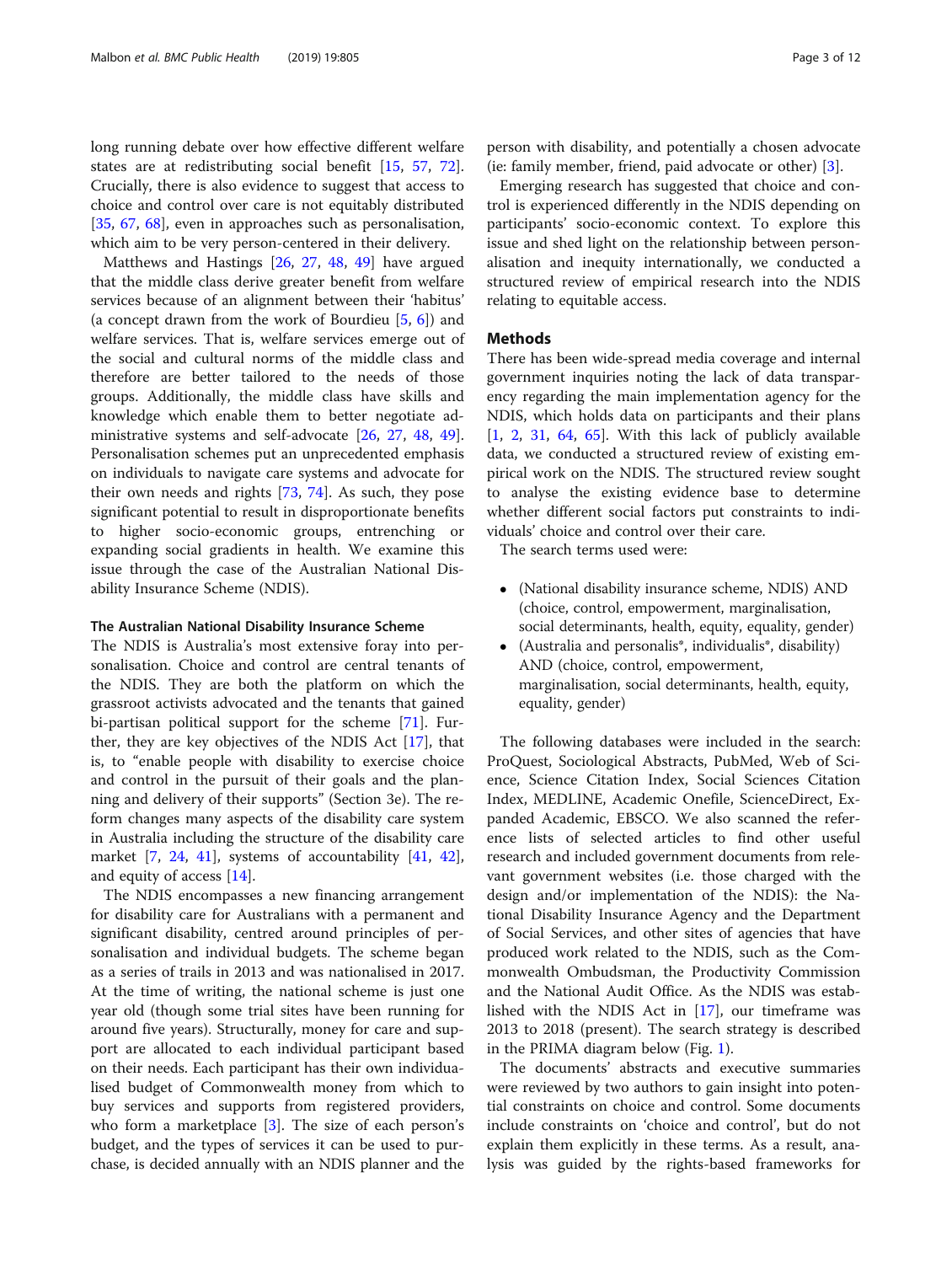<span id="page-3-0"></span>

disability [[33\]](#page-11-0), and the evidence base on social determinants to health and health equity [[20,](#page-10-0) [45](#page-11-0), [46\]](#page-11-0). After reviewing abstracts and executive summaries, the sample was refined to 15 documents and articles, which provided insight into how different groups were experiencing the NDIS (in Table [1](#page-4-0)). The criteria for inclusion were as follows:

- Research was empirical (qualitative or quantitative)
- Research focussed on NDIS in at least one case study
- Data were analysed on the basis of social or health related status, or included data that could be analysed for social factors relating to care

The 15 documents were analysed thematically for references to social factors affecting care: gender, socioeconomic position, education, geographical location, culturally and linguistically diverse groups. Through this analysis we identified a range of factors influencing choice and control within the scheme (outlined in the first part of the results section below). We then focused our analysis on how the administrative structures and systems of the NDIS intersect with individual circumstances – advantaging some, while disadvantaging others. This was derived from evidence in the documents reviewed, combined with our research on administrative structures in the NDIS [[11](#page-10-0), [12](#page-10-0), [21,](#page-10-0) [41](#page-11-0), [43](#page-11-0)].

Notably, a major source for this review is Mavromaras et al. [\[50](#page-11-0)] is a large scale evaluation of trial sites of the NDIS, from which we draw interview quotes and statistics. The trials included a mixture of whole populations and trials targeted for specific age groups, including early intervention and school leavers. The design of the administrative systems in trial sites mirror that of the full scheme and the evaluation is indicative of how the national scheme functions.

## Results

In our thematic analysis, we establish that the NDIS systems intersect with individual circumstances to constrain or enable choice and control. Within this overall finding, we will discuss 1) individual budget management 2) dependence on market robustness, 3) bureaucratic accessibility, and 4) service provision. Prior to exploring these themes, we review the direct evidence that different groups are benefiting disproportionately from the scheme.

Our review revealed disproportionate benefits and difficulties for some groups accessing the scheme [[29](#page-10-0), [36](#page-11-0), [37](#page-11-0), [73](#page-11-0), [74\]](#page-11-0). For example, the trial evaluation and other reports found that 'vulnerable groups' are less likely to receive funded supports than other NDIS participants with similar needs [\[50\]](#page-11-0). The evaluation details some of the conditions that can constrain opportunities for choice and control for personalisation scheme participants: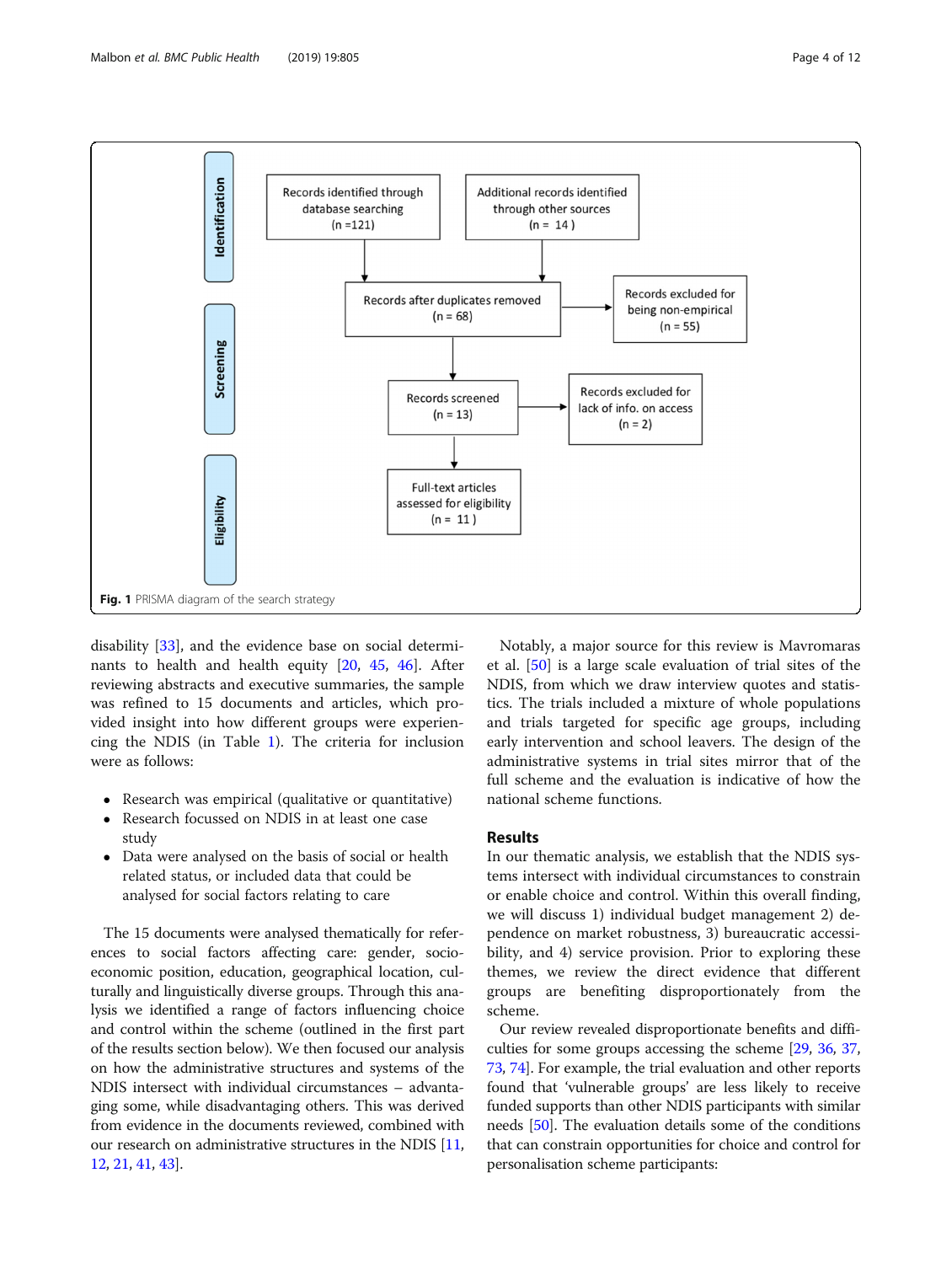<span id="page-4-0"></span>Table 1 Summary of sources, associated methods and sample sizes

|   | Source                                                                             | Methods and sample size                                                                                                                                                                                                                                                                                                 |
|---|------------------------------------------------------------------------------------|-------------------------------------------------------------------------------------------------------------------------------------------------------------------------------------------------------------------------------------------------------------------------------------------------------------------------|
|   | Mavromaras et al. [50]                                                             | Surveys with participants and their families ( $n = 6246$ )<br>Surveys with service providers ( $n = 2672$ )<br>Qualitative interviews with participants and their families ( $n = 123$ )<br>Qualitative interviews with service providers ( $n = 50$ )<br>Qualitative interviews with other stakeholders ( $n = 114$ ) |
| 2 | Warr et al. [73, 74]                                                               | Qualitative interviews with service users ( $n = 42$ )                                                                                                                                                                                                                                                                  |
| 3 | Carey et al. [8]                                                                   | Review and analysis of government documents relating to NDIS design ( $n =$<br>25)                                                                                                                                                                                                                                      |
| 4 | ACT Hearing of the Joint Standing Committee for the NDIS:<br>Market Readiness [30] | Official transcript of proceedings (primary data)                                                                                                                                                                                                                                                                       |
| 5 | Laragy et al. [37]                                                                 | In-depth interviews with scheme implementers in Western Australia ( $n = 11$ )                                                                                                                                                                                                                                          |
| 6 | Green et al. [24]                                                                  | Semi-structured interviews with NDIS service providers ( $n = 29$ )                                                                                                                                                                                                                                                     |
| 7 | National Disability Insurance Scheme Costs: Issues paper [64]                      | Review of NDIA annual and quarterly reports (sample size not provided)                                                                                                                                                                                                                                                  |
| 8 | Ombudsman's report [44]                                                            | Official review of complaints about the NDIA (approx. $n = 1200$ ),<br>stakeholder feedback and briefings provided by the NDIA                                                                                                                                                                                          |
| 9 | Meltzer et al. [54]                                                                | Two forums with providers and community members linked to service<br>provision ( $n = 19$ and $n = 64$ respectively)<br>Telephone interviews with early childhood intervention providers and related<br>providers (no sample size provided)                                                                             |
|   | 10 Cortis et al. [18]                                                              | Survey of disability support workers ( $n = 1476$ )<br>Survey of CEOs of not-for-profit organisations registered to provide NDIS<br>services in NSW ( $n = 135$ )<br>Interviews with disability support providers in NSW ( $n = 20$ )<br>Review of NDIS pricing documents                                               |
|   | 11 Lakhani et al. [36]                                                             | Interviews with people with disability and their quardian(s), family member(s),<br>and/or carer(s) in South-East Queensland ( $n = 70$ )                                                                                                                                                                                |
|   | 12 Purcal et al. [66]                                                              | Interviews with family members and service providers of children in the NDIS<br>in the Hunter region ( $n = 38$ )<br>Surveys with family members and service providers of children in the NDIS in<br>the Hunter region ( $n = 344$ )                                                                                    |
|   | 13 Heneker et al. [28]                                                             | Interviews and focus groups with service providers, NDIS participants,<br>non-NDIS participants with disability, and community members ( $n = 55$ )                                                                                                                                                                     |
|   | 14 Hui et al. [29]                                                                 | Interviews with low SES people with disability about access to NDIS in<br>Woolongong ( $n = 32$ )                                                                                                                                                                                                                       |
|   | 15 Collings et al. [16]                                                            | Focus groups with planning practitioners in New South Wales ( $n = 99$ )                                                                                                                                                                                                                                                |

"Those more vulnerable to poorer outcomes included participants with intellectual disability and/or complex needs; from CALD [culturally and linguistically diverse background] communities; those experiencing mental health, substance abuse, or forensic issues; and older carers who were socially isolated and had their own health issues. These vulnerable groups were considered to receive less funded supports in their NDIS plans than others with similar support needs and to struggle with NDIS processes" [\[50\]](#page-11-0).

Further to the explicit identification of 'vulnerable groups', the evaluation of trials also identified groups that benefit most from the NDIS, [\[50\]](#page-11-0). Though precise figures were not provided, the following quote identifies that males and people with higher income are more likely to find a service provider to fulfil their care requirements:

" … male participants and those with a higher household income were shown to be less likely to experience unmet demand for supports" [\[50\]](#page-11-0).

An assessment of the design of the NDIS [[8](#page-10-0)] proposed that differences in disability type, remoteness of living, age, gender and access to market are all likely to result in inequitable uptake of the scheme. Similarly, a series of in-depth interviews about the NDIS in Western Australia highlighted that there is nothing 'automatic' about a personalisation scheme that leads to greater choice and control [[37\]](#page-11-0). They highlight that people's circumstances enabled or constrained their ability to act on choice:

"individualised funding packages did not automatically result in more choice and greater opportunities.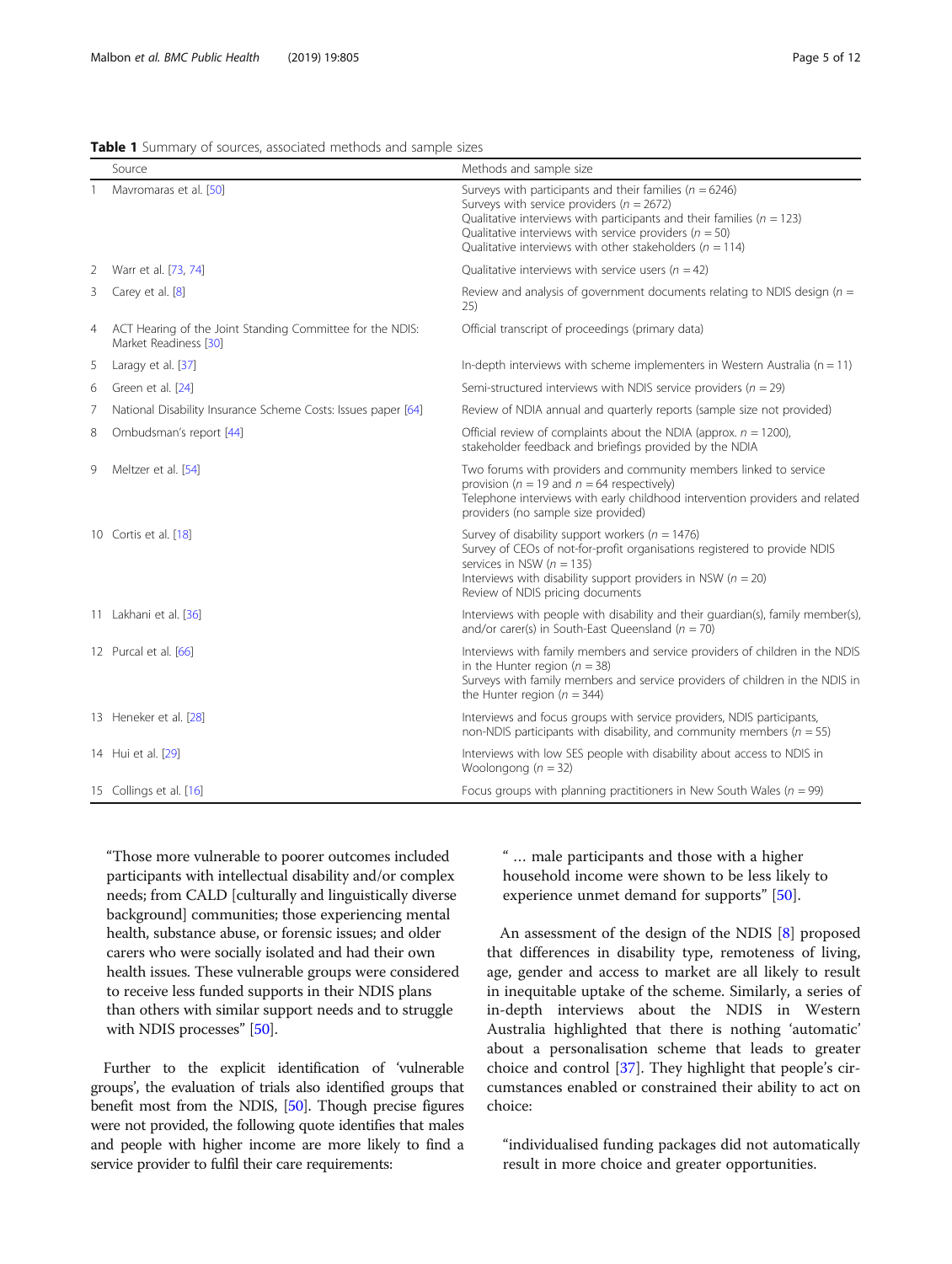People needed information to make informed decisions; supportive and creative support from social workers and other professionals; and welcoming communities" [\[37](#page-11-0)].

This finding is echoed in Meltzer et al.'s [[54\]](#page-11-0) report into early childhood interventions in the Hunter region, and also noted by a recent study into the experiences of the NDIS by participants [[73,](#page-11-0) [74\]](#page-11-0):

"Factors that are well-recognised in driving inequality – household income, education, residential location and household structure – remain critical in filtering opportunities and capacities for service users and their carers to have choice and control in accessing services and resources under the NDIS" [[73](#page-11-0), [74](#page-11-0)].

### Individual budget management by participants

Each NDIS participant has their own individualised budget, and these can be administered by the participant ('self-managed'), chosen by the participant but administrated through a plan manager who pays invoices on behalf of the participant ('plan-managed'), NDIA managed, or a combination of these. Self-managed participants make up 7% of NDIS participants [[58\]](#page-11-0). Self-managed participants carry a higher administrative burden themselves [[73](#page-11-0), [74\]](#page-11-0), however, they are more straightforward clients for service providers, as they pay the service provider directly without the service provider dealing with the NDIA and allowing service providers to negotiate their own prices [\[59](#page-11-0)]. This means that self-managed participants are most able to negotiate for more tailored, boutique services and innovations:

"We now only work with self-managing and planmanaging participants and charge our own rate (not the NDIA rate)" [[59\]](#page-11-0).

However, the people most able to self-manage are likely to be advantaged in other ways, and theory tells us, are more likely to be upper or middle class users [\[48](#page-11-0), [49](#page-11-0)]. Concerningly, research on people with intellectual disabilities in the scheme found that up to 40% of participants believe they require further training to fulfil the administrative tasks of the NDIS, including looking after money, working on computers, finding the right service for the right price, talking and writing, planning time, making choices and being heard [[36](#page-11-0)].

Inequities are also apparent at the point of the planning meeting, where the individual budget is decided upon. The early stages of the NDIS have been characterised by inconsistencies in individual budgets between people with similar needs, who might be expected to receive similar sized care packages [[64,](#page-11-0) [65](#page-11-0)]. As an example of what this looks like, the parent of a child in the NDIS early intervention trial observed that:

"Apparently my plan should only be about \$12,000... That's completely generous apparently, the \$12,000. I am getting \$18,500" [[50](#page-11-0)].

The NDIA has observed these inconsistencies in their annual reports, and claim that variability in NDIA planners is a reason for this:

"There is greater than expected variability in package costs for participants with similar conditions and levels of function (suggesting inconsistencies in planners' decisions)" [[64](#page-11-0), [65](#page-11-0)].

However, inconsistencies between individual planners are not the entire story when it comes to differences in individual budget management. The NDIS trial evaluation [\[50](#page-11-0)] and report by Warr, Dickinson, Olney, Karanikolas, Kasidis, Katsikis, and Wilcox [[73,](#page-11-0) [74\]](#page-11-0) both provide compelling evidence to suggest that participants with stronger supports around them during plan negotiation may have plan budgets that are larger than others who are less enabled or practiced at negotiation. A service provider explains the difference that a knowledgeable advocate can make in the planning meeting:

"We had a carer come in whose wife had younger onset dementia … his wife's initial plan was \$700. Their second plan was \$600, and when they had a review of the plan with the assistance of a key worker they were able to get nine hours of home care and a week of full respite with 24/7 care. That jumped to \$32,000. I think that is a real great snapshot of the difference of having someone to come in, advocate and really also prepare the person for their meeting" [[50\]](#page-11-0).

As advocacy is not funded in the NDIS, it often falls to families to use their own skills be advocates or resources to fund advocates, leading to potential inequities in access to advocacy services:

"The NDIS was considered to work best for participants and families who were able to strongly advocate for themselves. In order to ensure equitable access to funding for all participants, the importance of advocacy (either formal or informal) was highlighted. Concerns were raised, however, about a lack of funding for formal advocacy support under the NDIS" [\[50](#page-11-0)].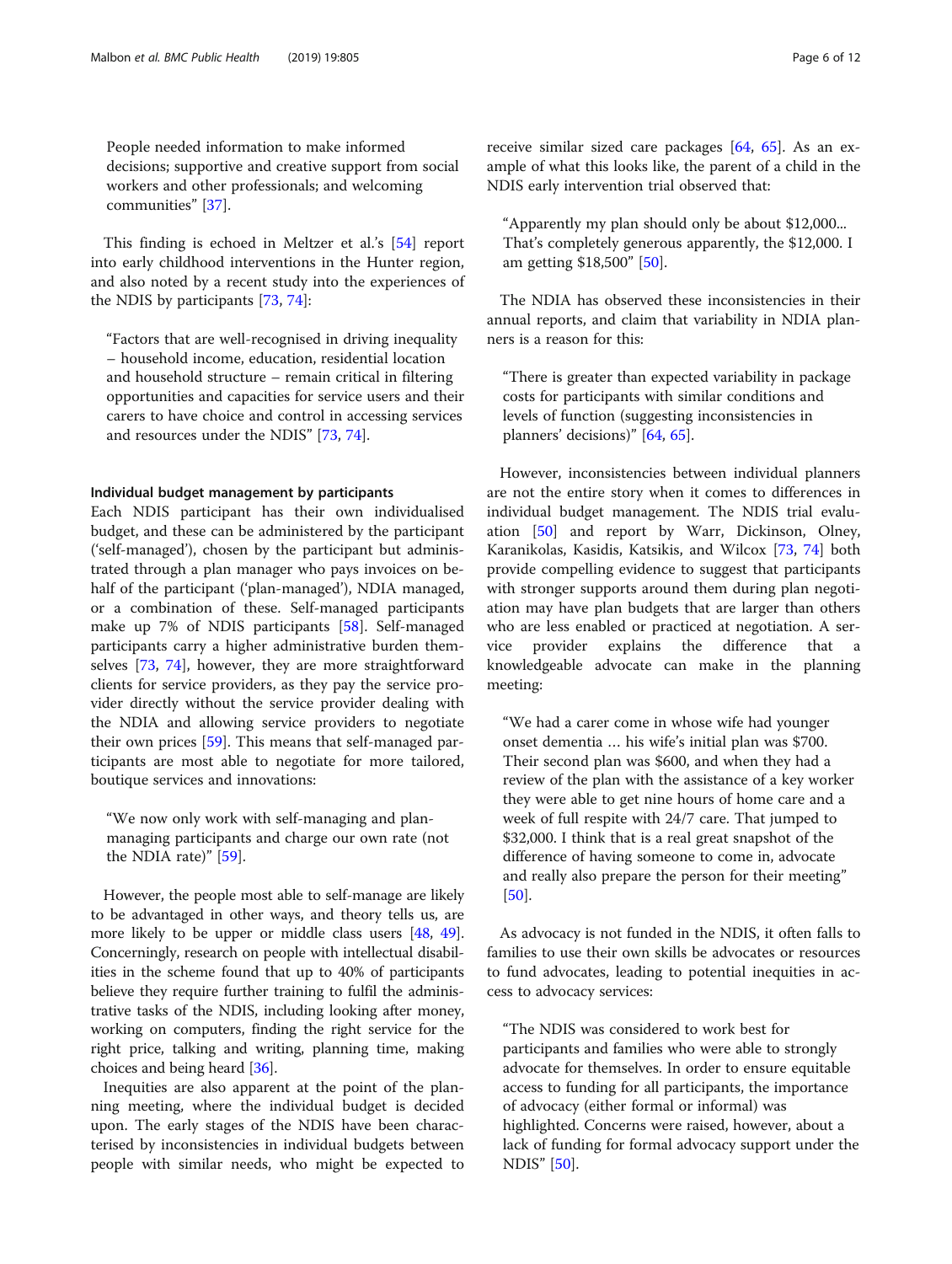Warr et al. [[73,](#page-11-0) [74](#page-11-0)] explains how middle-class participants and family members can negotiate the planning process with greater ease:

"Participants and parents who could draw on professional experience which gave them an understanding of the logics of meetings, preparing funding requests and liaising with professionals, appeared to be more confident and assertive in their interactions in planning processes, compared to participants who had previously had limited exposure to these kinds of processes."

## Dependence on market robustness

The structure of the NDIS as a personalisation scheme means that choice and control of services is dependent on market robustness [[3\]](#page-10-0). Without a well-functioning market, multiple providers are not available for participants to choose from. The success of the NDIS relies upon participants being able to exercise choice and control in the selection of their care services [[3](#page-10-0)] and for this to occur there needs to be multiple and good quality suppliers in the market, and participants also have to be empowered to make choices and change when providers are inadequate or undesirable [\[61](#page-11-0)].

A hallmark of a poorly functioning personalisation market is a 'thin market', which occurs when there are zero or very few providers of a certain service in a local area, or if the available service providers are full and cannot take on more participants [[7\]](#page-10-0). This might also be referred to as a market failure or a market gap. Awareness of the problem of thin markets in the NDIS has been present since the early days of implementation [\[7](#page-10-0), [56](#page-11-0)] and is increasingly seen as a pressing problem [\[8](#page-10-0)]. Like many constraints to choice and control, this is a structural problem which is felt unevenly or inequitably across the population of individuals with access to the NDIS. For example, remote and regional areas may be more prone to thin markets due to the potentially vast distances between participants and providers. Or, some particular services, like those that service people with psycho-social disability and/or challenging behaviours, may be under serviced due to the difficulties present in providing those services.

Further entrenching disadvantage for people who experience thin markets, spending restrictions in the NDIS means that money in NDIS plans that is unspent by participants may be reclaimed by the NDIS:

"Currently, the status quo is that … 'You didn't use X amount of dollars in your plan, so therefore you lose it,' and no-one's (a) monitoring the fact that they

couldn't access services and they've been sitting on a waiting list for two years of their plan or (b) taking any steps to help that participant to retain that funding in the hope that, as they move forward, those services may become available" [\[30](#page-10-0)].

The evaluations of trial sites found that the people least likely to find providers for their care are women, non-men and people with lower education levels [\[50](#page-11-0)]. This suggests that such groups are more likely to have their care funds reclaimed by the NDIA, further entrenching inequitable divides.

Along with thin markets, changes to competition in the NDIS markets also impact on choice and control by changing the dynamics between service providers and people with disability [\[24](#page-10-0)]. While the main purpose of the NDIS is to change relationships between service providers and people with disability [[71\]](#page-11-0), this was specifically to give more empowerment to people with disability. Instead, through the marketisation of the NDIS, some service providers have reduced the flexibility and availability of care that they previously supplied. A participant in the trial evaluation observed that:

"I noticed quite a shift in service providers attitudes that bothers me, that the service providers, even ones that we've dealt with for quite a time, who were very flexible and very helpful, and really treated us as part of the family... they're so fed up with it that they really are getting like 'No I won't, not unless they pay'" [\[50](#page-11-0)].

Service providers have also reported that they are less able to respond to crisis events in the general population, as the new structure of personalisation means that they cannot be paid to help someone unless that person has money in their plan for that specific service. In a report on changes in the sector, this service provider explains:

"At the moment, someone rings us on a Friday afternoon and says they've got a crisis for a client we're at liberty to say no dollars, no interest, aren't we?... if they're not our clients we haven't got their package, we haven't got any hours of coordination for them …. Under the old system if we get phone calls from the police and say 'so and so' was found wandering the street, can we do something? You know we'd send one our case managers out, we might do all sorts of things, but that was just because we were funded to do this sort of stuff across the community. But under the new model if we ain't got an hour of coordination for a person I can't allocate an hour staff time" [[24\]](#page-10-0).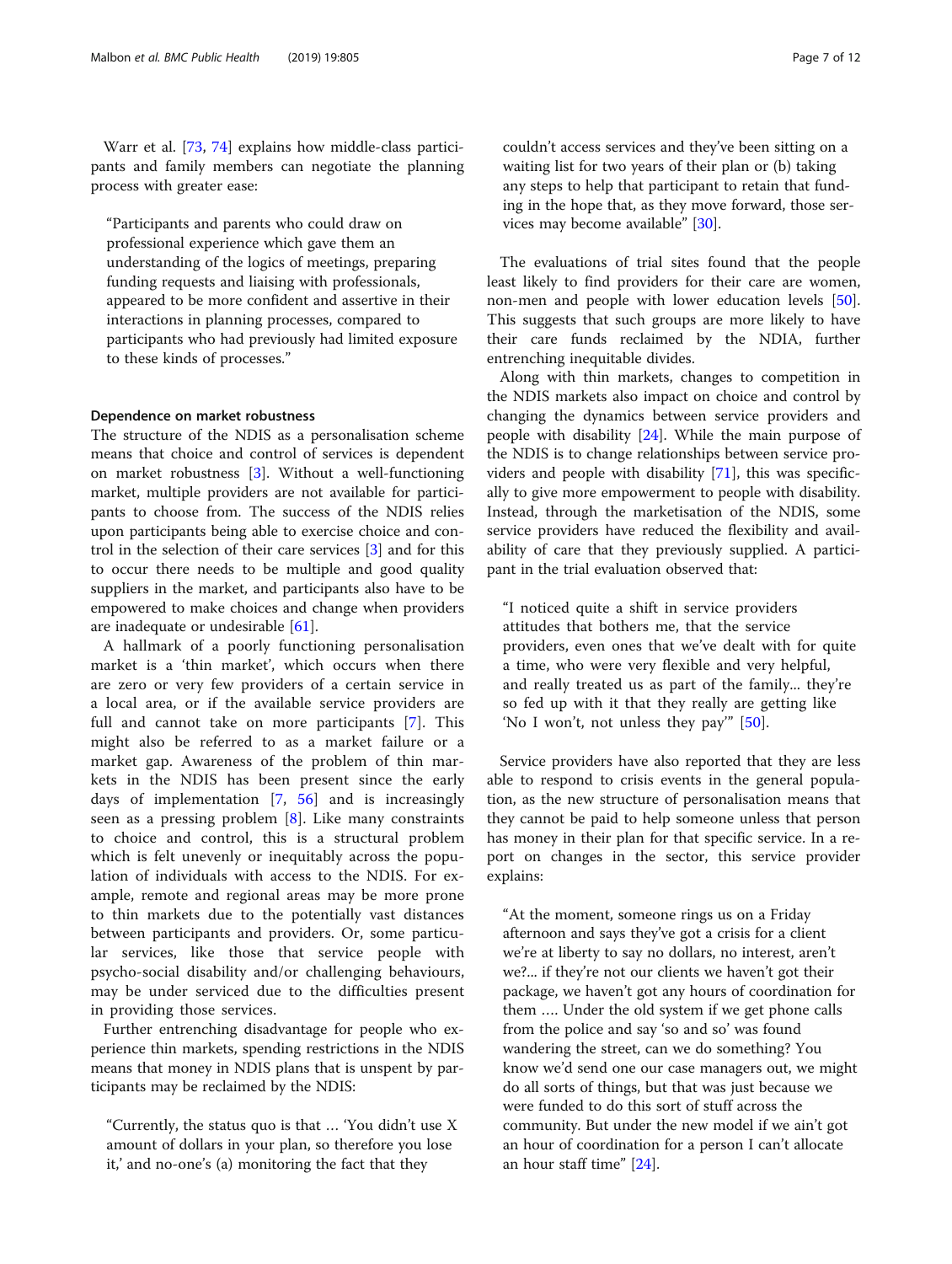As in the quote above, inflexibility of services and constricted availability of crisis support may be felt inequitably between participants of the NDIS, with people who are less able to secure a regular and flexible service provider missing out on crisis support and services specifically tailored to their needs, or potentially not able to qualify for the scheme at all. Participants vulnerable to this include people with complex mental illness and challenging behaviours.

## Bureaucratic accessibility

A further factor influencing individuals' choice and control is levels of knowledge and understanding about navigating the NDIS, it's bureaucratic accessibility. This is particularly the case should participants choose to self-manage their funding (the highest form of choice and control). Participants who self-manage take care of all administration related to their care and supports, rather than using a third party. However, even when a third party is used in the coordination of their plan, participants are required to understand the details of the scheme's administration – including the planning process, offer and take up of services, and use of scheme resources, such as a complex online NDIS payment portal – in order to make the most of their decisions and choices about their care. This implies the need for participants (or their nominees) to have the skills and time to understand rules, intent, infrastructure and the operational details of the scheme.

A recent transcript from a Senate inquiry into the scheme suggests that such skills do not always come easily to participants:

"I think it's worth noting that the ability of people to get the outcome that they want really depends on their skills in navigating bureaucracy and being able to do those wily things. In which case, we're likely to see these kind of stratified outcomes from the scheme depending on what kinds of skills people have" [[30\]](#page-10-0).

Having the skills to navigate the system appears to be mediated by a range of social factors, including cultural and language background, literacy level and level of complexity of need, with people who have compounding experiences of disadvantage or trauma often experiencing difficulty finding their way through systems [\[16](#page-10-0), [28](#page-10-0), [29\]](#page-10-0). For many of these groups, accessible information about systems is of critical importance, and the availability of such information has been recognised as a key component of consumer rights [[40](#page-11-0)].

While the NDIS does have some accessible (or 'Easy Read'/'Easy English') information available, there are still reports of the system being difficult to understand and navigate, including those who describe it as "protracted, unpredictable and intensive" especially for people with complex needs [\[16\]](#page-10-0). In particular, there are reports of the difficulties presented by information availability and frequent changes bureaucratic processes (likely caused by pressure to roll-out the scheme quickly), which even sector staff may not always understand themselves. Two parents of young children entering the NDIS for the first time noted this difficulty:

"What worries me is how it's constantly changing all the time ... it's one thing today and then tomorrow might be something different" [[66\]](#page-11-0).

"Every time I have called the NDIA and spoken to health professionals about it, I get a different story. No one seems to know what is going on, and I keep getting palmed about and not receiving callbacks as promised by NDIA" [[66\]](#page-11-0).

In addition to the complexity of information, specific implementation issues in the scheme have also affected the level of bureaucratic accessibility of the NDIS and capacity of participants to exercise choice and control. The NDIS online portal to view and access details about one's plan and funding expenditure has been a key issue [[1,](#page-10-0) [2\]](#page-10-0). The lack of intuitiveness of the portal, requirement for internet access and digital literacy are some key problems, impacting particularly those for whom digital access is a challenge:

"Issues with the portal were particularly prevalent in low-income households and we spoke to many participants, particularly those with cognitive disabilities and older parent-carers, who had limited or no access to mobile phones, other devices or the internet" [[73](#page-11-0), [74](#page-11-0)].

Further, there was also a collapse of the technical infrastructure of the portal, which caused it to be 'down' for a period of time, preventing access and confusing scheme participants. A lack of availability of assistance from the NDIA with navigating the portal is also a reported issue that compounded this problem:

"I'd keep ringing [the NDIA] yet was shoved around from this person to that person. ... I think if everyone was assigned to someone... and you can ring them and they have the ability to help you directly" [\[66](#page-11-0)].

Bureaucratic accessibility problems means that many people have reported relying on personal networks and peer support systems to complement their understanding of the NDIS and receive information about the scheme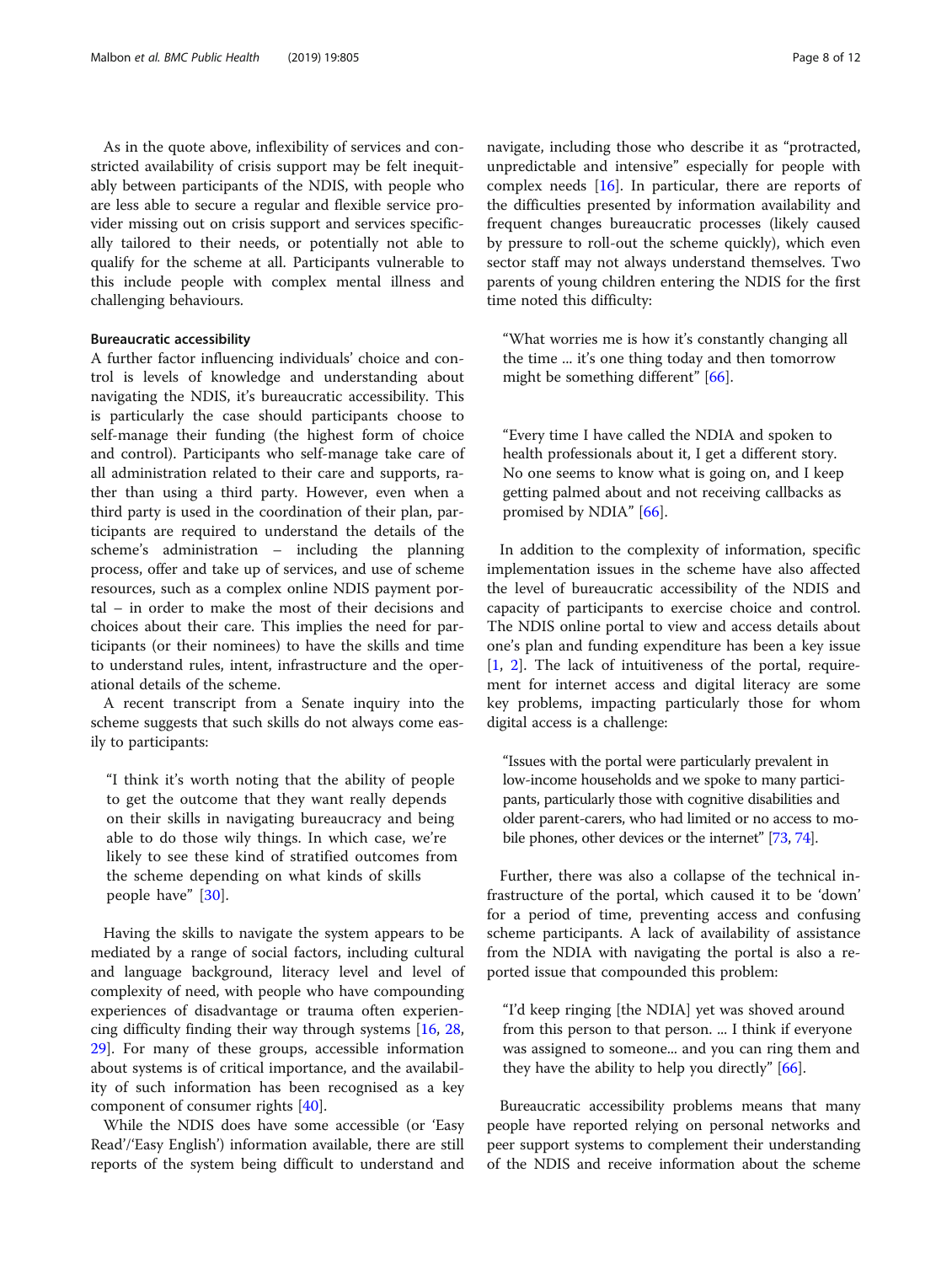from people they trust [[29](#page-10-0), [54,](#page-11-0) [66](#page-11-0)]. Others have emphasised the importance of being connected to good local service providers who can explain key details to them [[66](#page-11-0)]. The challenge of these solutions in terms of the social determinants of health and for people from low socioeconomic backgrounds is that they rely on a high level of social capital and access to effective service providers, and those who are socially isolated or otherwise disadvantaged may not have access to these forms of assistance. Thus, the bureaucratic nature of the scheme and challenges for accessibility – including the dependence of help on one's own networks – means that choice and control may be limited for those who are socially isolated or lack skills and resources to navigate complex service systems.

## Service provision

Changes in the way that service provider staff are expected to work within the NDIS and in how they are paid and managed can also have flow on effects for scheme participants. In particular, constraints on and changes in the practices and operation of service providers have the potential to impact on choice and control for participants. This is especially the case for those with complex needs and/or those who experience barriers in many intersecting social determinants of health.

The shift to individualised funding – while a fundamental tenant of personalisation policies – represents changes for care and support staff in how they are expected to operate. One challenge in the scheme is in funding the training and wages needed to maintain high quality staff:

"Low NDIS prices are causing staff to be employed on lower wages, making it difficult to attract and retain quality staff. This will lead to [a] decrease in quality services provided to people with disability. Staff will receive less training to the detriment [of] people with disability" [[18\]](#page-10-0).

Other challenges are having enough funded hours within an individualised funding packages to facilitate high quality and coordinated service provision, such as spending time getting to know participants and/or collaborating with other service providers who may also be working with a participant:

"Whereas previously there's been a lot of time to work with people in a more person-centred way, get to really know them, what their goals are, how we're going to help them, and support them to achieve those goals. … (Now) (t) here are a lot of participants out there that you feel really concerned about because their family may not have capacity to provide for their

disability support needs, and you're working [in] a really complex system I suppose where there's lots of different isolated systems, trying to work together to support somebody and it doesn't always work very well." [[18\]](#page-10-0).

"Prices do not account for what is required to deliver high quality services, and arrangements are not fully enabling disability support workers to deliver services which are personalised, co-ordinated, responsive or safe. Quality is likely to diminish in the process of NDIS expansion" [\[18](#page-10-0)].

While research into the transition to the NDIS suggests that some service providers are finding new ways to fund collaboration [\[54](#page-11-0)], it remains a challenge, with potential impacts on the quality of services provided to NDIS participants and hence on the level of choice and control they can enact. As participants who experience complex support needs and/or many compounding barriers in terms of social determinants of health typically access more services and may need more coordination among the variety of service providers who assist them (Collings et al., 2015), this challenge has the potential to disproportionately affect this group and constrain their choice more than their middle class peers, who may not have as many service providers in their lives.

Further, while choice and control are meant to sit with participants in the NDIS, due to the introduction of a service marketplace, service providers and individual workers also have greater capacity to determine which clients they are willing to work with. Reports indicate that some service providers are choosing only self-managed NDIS participants [[24](#page-10-0), [59](#page-11-0)]. This disadvantages those unable to or do not want to self-manage their funding. In addition, some individual workers may be reluctant to work with the most complex clients, which can affect those clients' capacity to enact choice and control between services, even if they have funding available:

"People talk about us having choice and control but … They've got individual workers saying, 'No, I don't like that client, that client's got behavioural problems, I'm not working with them'. So they've got individual workers that are now picking and choosing their clients. So you've got clients with the most complex needs … they can't find support workers …" [[73](#page-11-0), [74](#page-11-0)].

The impact of these changes – what some have called the "Uberisation of the sector"  $[73, 74]$  $[73, 74]$  $[73, 74]$  $[73, 74]$  – is that scheme participants with the most complex needs may be disadvantaged in enacting choice and control. Where there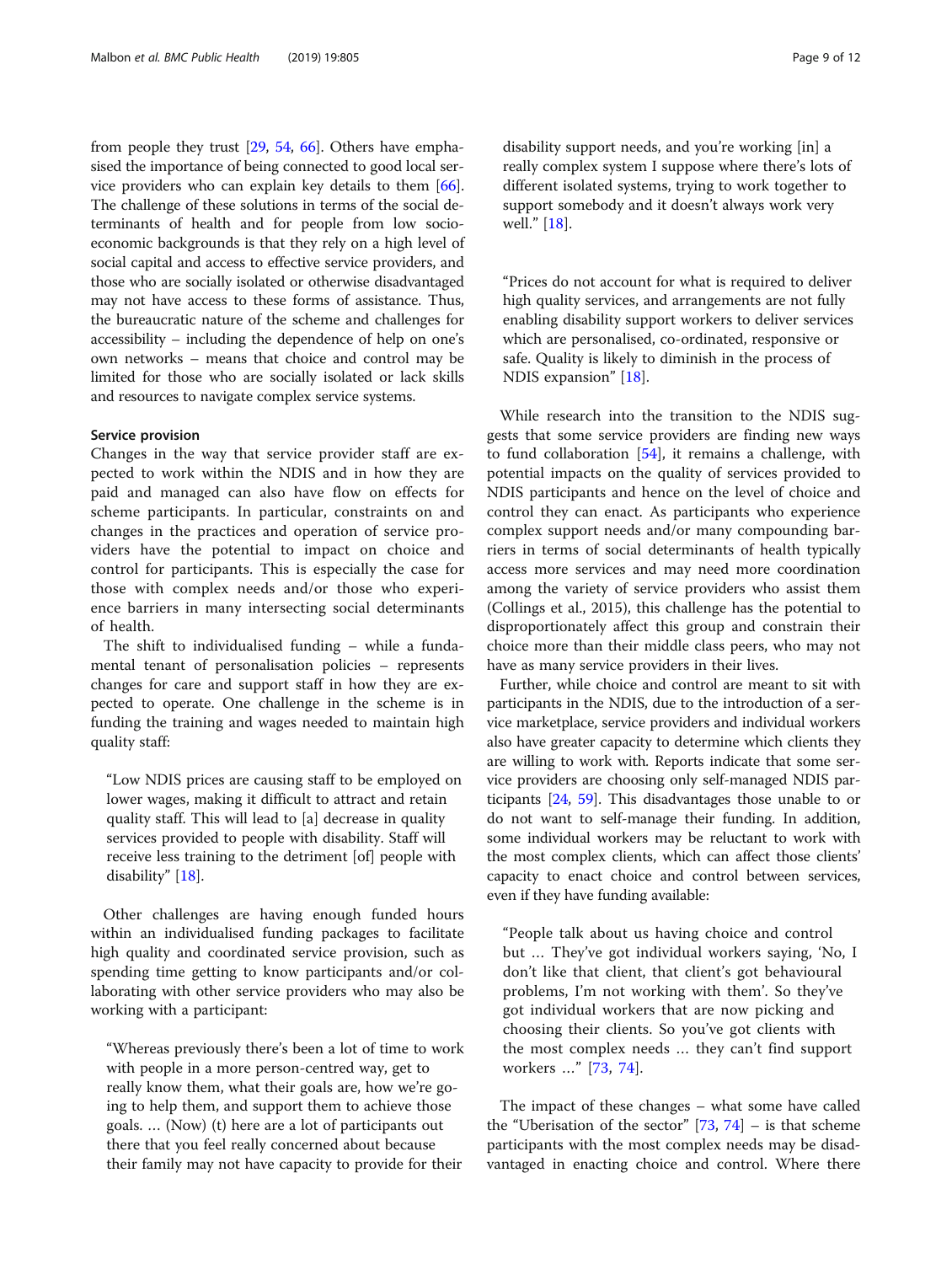are more coordination costs and where service providers and workers may choose not to work with them, people with disability and complex needs may not have the same choices for services as their middle-class peers [[29\]](#page-10-0). In this respect, the new context for service providers is another constraint on the operation of choice and control, which intersects with the social determinants of health for many people with disability.

## **Discussion**

While there is a growing body of work exploring how and why higher socio-economic groups derive greater benefit from government services [\[26](#page-10-0), [27](#page-10-0), [48](#page-11-0), [49](#page-11-0)], it has been ignored in the context of personalisation schemes. This is concerning on two levels. Firstly, personalisation is growing in the provision of social care in many countries and we currently do not know how it impacts inequality. Secondly, there are reasons to believe personalisation may have a stronger 'inverse care law' than other services, as such schemes put an unprecedented emphasis on individuals to navigate care systems and advocate for their own needs and rights. As one of the most ambitious personalisation schemes in the world [\[43\]](#page-11-0), the NDIS provides an important case through which to examine these issues.

Our review of the existing empirical research and evaluations of the NDIS supports the argument that the structure of administrative systems within personalisation schemes favor those already equipped to deal with complex bureaucracy (counter to the claims of choice, control and empowerment). We find that the NDIS has a number of structural aspects that can result in inequitable access to the scheme or to care services, with flow on effects for choice and control, empowerment and health outcomes. From this we conclude that the NDIS, and personalisation schemes more broadly, still privilege a vision of the "competent" and "independent" person who can take on the additional administrative and decision-making burdens. This aligns with previous research. For example, Matthews and Hastings [\[48](#page-11-0), [49](#page-11-0)] argue that middle-class users are more favored in the design of public services because those designing and administering public services are also likely to be middle-class, resulting in services that match the values and norms of the middle-class. In other words, services are created with a particular norm or ideal user in mind and these reflect the designers themselves.

With regard to personalisation schemes, our findings suggest that such approaches have the potential to entrench existing inequalities. We found evidence of inequitable access occurring along the lines of gender [\[50](#page-11-0)], education [\[50](#page-11-0)] remoteness and rurality [\[43,](#page-11-0) [50,](#page-11-0) [73,](#page-11-0) [74](#page-11-0)], socio-economic position [\[29\]](#page-10-0) and disability type [\[36,](#page-11-0) [50](#page-11-0)]. As presented in the findings, there are structural aspects of the delivery systems of personalisation schemes that favour users who have good literacy, speak English, hold low levels of trauma, trust systems, haves the time to manage their own funding and to research the choices available, or have a trusted person to do this for them, and so on. In other words, these are people who are likely to already be situated near the top end of the social gradient of health [\[47\]](#page-11-0) and have high social capital. These attributes and social conditions can negatively interact with administrative systems for personalisation – highlighting the need for more consideration of social and health inequailities during design and implementation [[10](#page-10-0)]. Olney and Dickinson note, administrative burden in personalisation is distributed unequally [[63](#page-11-0)]. In the context of the NDIS, we found that this was likely to occur in four key areas: managing individual budgets, bureaucratic accessibility, service provision and market robustness. These are defining characteristics of personalisation schemes internationally [\[60\]](#page-11-0), suggesting that such schemes have the potential to entrench and widen social inequalities by nature of their very design.

Despite attempts to increase choice and control in personalisation approaches, these programs can none-theless remain inflexible to many individuals' circumstances and needs. While personalisation schemes such as the NDIS cannot necessarily redress existing inequities in the social determinants of health (e.g. location, differential levels of education), in theory they should at least not widen or perpetuate these inequities and should provide additional support to those who are disadvantaged when using their systems. Given the focus on choice, control and empowerment, a well administered personalisation scheme with thorough supports could result in some levelling of the social gradient – enabling citizens to access services and supports that meet their needs without widening inequities. However, the systems through which 'personalisation' is delivered may still be developed with an ideal norm in mind, which does not account for variations across the population. This is not a fundamental flaw in personalisation itself, but rather something to consider in the design and delivery of personalisation schemes, which may or may not entrench inequities depending on how they are designed and administered. As a result, personalisation may not only entrench existing inequities, but widen them by allowing those higher on the social gradient to derive more benefit than those situated lower on the social gradient. Experiences of the NDIS suggest that this very possible. Such findings have widespread implications for efforts to 'flatten' the social gradient in health.

## Conclusion

Despite the considerable growth in personalisation schemes in disability and aged care internationally, to date little research has examined their effects on social inequalities. On the one hand, we might hypothesise that with their emphasis on choice, control and empowerment,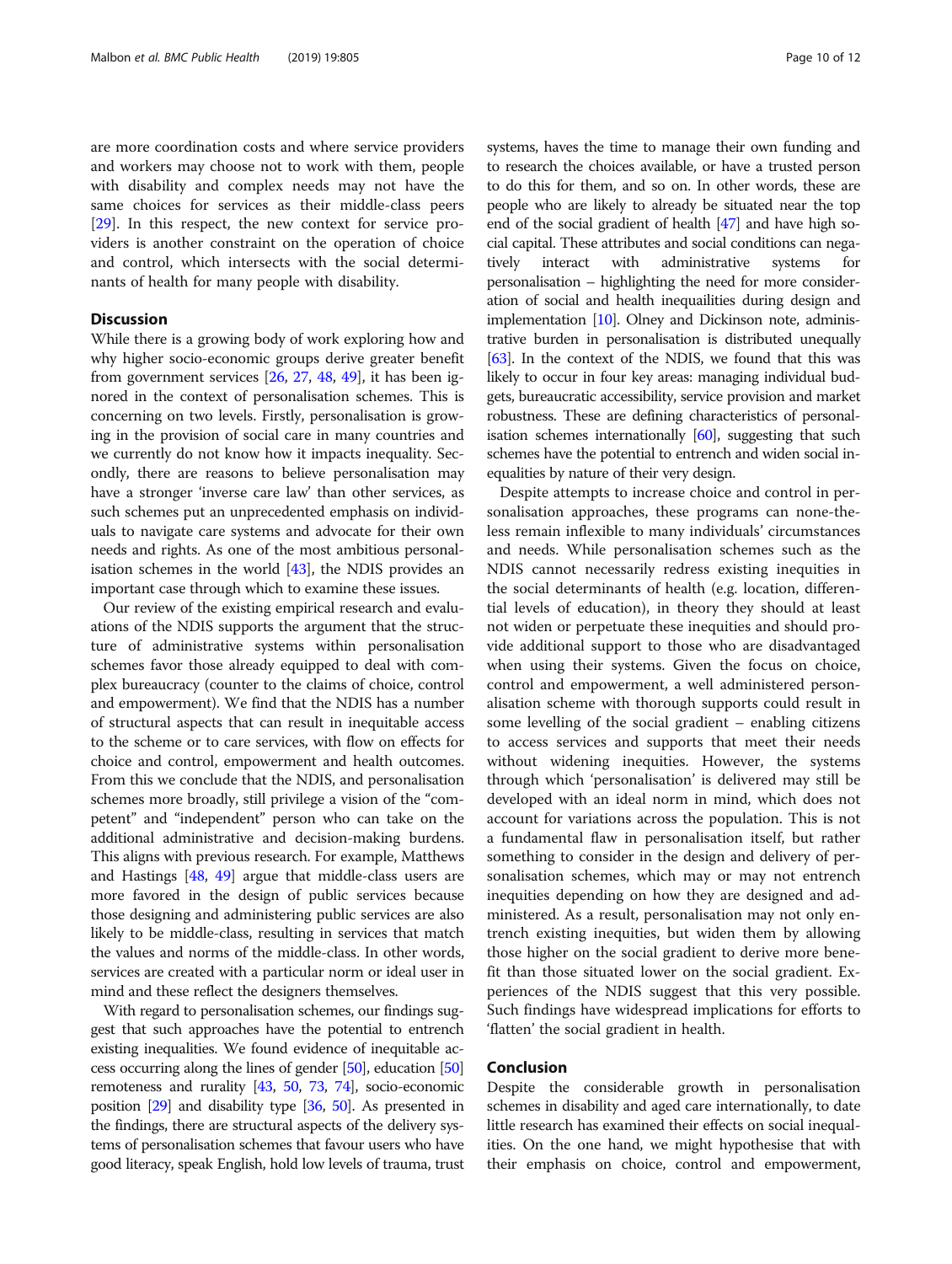<span id="page-10-0"></span>personalisation schemes have the potential to address individual differences in social determinants to health, leading to greater equity. However, such schemes put unprecedented emphasis on individuals to advocate for their own rights and navigate burdensome administrative systems. In examining one of the largest and most ambitious personalisation schemes in the world, the NDIS, we found evidence that the very design of these schemes can not only entrench existing inequalities in the social determinants of health but widen them. This is concerning given the international push towards personalisation in various areas of social care, with widespread implications for efforts to address the social gradient in health. More attention needs to be given to the administrative structures and systems through which personalisation schemes are delivered if we are to avoid increasing inequity.

#### Abbreviations

LACs: Local Area Coordinator; NDIS: National Disability Insurance Scheme

#### Acknowledgements

The authors would like to thank the two peer-reviewers for their input.

#### Authors' contributions

EM conducted the analysis for the paper. EM and GC drafted the paper, with input from AM. All authors have read and approved the final version of the manuscript.

#### Funding

No funding obtained for this study.

### Availability of data and materials

All data is contained within the manuscript file.

## Ethics approval and consent to participate

The study was a secondary analysis of publicly available data, therefore, ethics was not required.

#### Consent for publication

Not applicable.

#### Competing interests

The authors declare that they have no competing interests.

#### Received: 20 November 2018 Accepted: 13 June 2019 Published online: 24 June 2019

#### References

- 1. ANAO. (2016a). National Disability Insurance Scheme Management of Transition of the Disability Services Market. Canberra: commonwealth government of Australia.
- 2. ANAO. (2016b). National Disability Insurance Scheme Management of Transition of the Disability Services Market. Canberra: commonwealth government of Australia.
- Australian Productivity Commission. Disability care and support: productivity commission inquiry report. Melbourne: Vic.: productivity commission; 2011.
- 4. Baum F. Cracking the nut of health equity: top down and bottom up pressure for action on the social determinants of health. Promot Educ. 2007; 14(2):90–5.
- 5. Bourdieu, P. (1977). A theory of practice. Cambridge Massachusetts.
- 6. Bourdieu P. Distinction: a social Crtique of the judgement of taste. London: Routledge; 1984.
- 7. Carey, Dickinson H, Malbon E, Reeders D. The Vexed Question of Market Stewardship in the Public Sector: Examining Equity and the Social Contract

through the Australian National Disability Insurance Scheme. Social Policy & Administration. 2017a. <https://doi.org/10.1111/spol.12321>.

- Carey G, Crammond B. A glossary of policy frameworks: the many forms of "universalism" and policy "targeting". J Epidemiol Community Health. 2017; 71:303–7. [https://doi.org/10.1136/jech-2014-204311.](https://doi.org/10.1136/jech-2014-204311)
- 9. Carey G, Crammond B, De Leeuw E. Towards health equity: a framework for the application of proportionate universalism. Int J Equity Health. 2015;14(1). <https://doi.org/10.1186/s12939-015-0207-6>.
- 10. Carey G, Friel S. Understanding the role of public Administration in Implementing Action on the social determinants of health and health inequities. International Journal of Health Policy and Management. 2015; 4(12):795–8. [https://doi.org/10.15171/ijhpm.2015.185.](https://doi.org/10.15171/ijhpm.2015.185)
- 11. Carey G, Malbon E. Strange magic: what can the emergence of 'magic concepts' tell us about policy implementation? Policy Design and Practice. 2018;1(3):169–82. [https://doi.org/10.1080/25741292.2018.1499414.](https://doi.org/10.1080/25741292.2018.1499414)
- 12. Carey, Gemma, Kay A, Nevile A. Institutional legacies and "sticky layers": what happens in cases of transformative policy change? Administration & Society. 2017b;0095399717704682.
- 13. Carey, Malbon E, Crammond B, Pescud M. Can the sociology of social problems help us to understand and manage 'lifestyle drift'? Health Promot Int. 2016;32(4):755–61. [https://doi.org/10.1093/heapro/dav116.](https://doi.org/10.1093/heapro/dav116)
- 14. Carey, Malbon E, Reeders D, Kavanagh A, Llewellyn G. Redressing or entrenching social and health inequities through policy implementation? Examining personalised budgets through the Australian National Disability Insurance Scheme. Int J Equity Health. 2017c;16(1). [https://doi.org/10.1186/](https://doi.org/10.1186/s12939-017-0682-z) [s12939-017-0682-z](https://doi.org/10.1186/s12939-017-0682-z).
- 15. Coburn D. Beyond the income inequality hypothesis: class, neo-liberalism, and health inequalities. Soc Sci Med. 2004;58(1):41–56. [https://doi.org/10.](https://doi.org/10.1016/S0277-9536(03)00159-X) [1016/S0277-9536\(03\)00159-X](https://doi.org/10.1016/S0277-9536(03)00159-X).
- 16. Collings S, Dew A, Dowse L. Unpacking the complexity of planning with persons with cognitive disability and complex support needs. J Appl Res Intellect Disabil. 2017;31(1):142–51. [https://doi.org/10.1111/jar.12381.](https://doi.org/10.1111/jar.12381)
- 17. Commonwealth Government of Australia. National Disability Insurance Scheme Act. , (2013).
- 18. Cortis, N., Macdonald, F., Davidson, B., & Bentham, E. (2017). Reasonable, necessary and valued: pricing disability services for quality support and decent jobs. Retrieved from [https://www.sprc.unsw.edu.au/media/SPRCFile/](https://www.sprc.unsw.edu.au/media/SPRCFile/NDIS_Pricing_Report.pdf) [NDIS\\_Pricing\\_Report.pdf](https://www.sprc.unsw.edu.au/media/SPRCFile/NDIS_Pricing_Report.pdf)
- 19. Crammond BR, Carey G. What do we mean by 'structure' when we talk about structural influences on the social determinants of health inequalities? Soc Theory Health. 2016. [https://doi.org/10.1057/s41285-016-0020-3.](https://doi.org/10.1057/s41285-016-0020-3)
- 20. CSDH. Closing the gap in a generation. Geneva: WHO; 2008.
- Dickinson H. Individualised funding: what works? Evidence Base; 2017. p. 3.
- 22. Dickinson, H., & Glasby, J. (2010). The personalisation agenda: implications for the third sector [working paper]. Retrieved from Third Sector Research Centre website: [http://epapers.bham.ac.uk/795/.](http://epapers.bham.ac.uk/795/)
- 23. Glasby J, Littlechild R. Putting personalisation into practice. Bristol, UK: Policy Press; 2009.
- 24. Green, C., Malbon, E., Carey, G., Dickinson, H., & Reeders, D. (2018). Competition and collaboration between service providers in the NDIS (p. 18). Centre for Social Impact.
- 25. Hart JT. The inverse care law. Lancet. 1971;297(7696):405–12.
- 26. Hastings A, Matthews P. Bourdieu and the big society: empowering the powerful in public service provision? Policy Polit. 2015a;43(4):545–60. <https://doi.org/10.1332/030557314X14080105693951>.
- 27. Hastings A, Matthews P. Bourdieu and the big society: empowering the powerful in public service provision? Policy Polit. 2015b;43(4):545–60. <https://doi.org/10.1332/030557314X14080105693951>.
- 28. Heneker K, Zizzo G, Awata M, Goodwin-Smith I. Engaging CALD communities in the NDIS: Australian Centre for Community Services Research, Flinders University; 2017. p. 84.
- 29. Hui, F., Cortese, C., Nikidehaghani, M., Chapple, S., & McCromie, K. (2018). Hard to reach: examining the National Disability Insurance Scheme Experience a Case study in Wollongong. Retrieved from University of Woollongong website: business.uow.edu.au/research/crop/ndis-research.
- 30. Joint Standing Committee on the National Disability Insurance. Joint Standing Committee on the National Disability Insurance Scheme. Hansard: Commonwealth Government of Australia; 2018.
- 31. Joint Standing Committee on the National Disability Insurance Scheme. (2014). Progress report on the implementation and administration of the National Disability Insurance Scheme. Commonwealth Government of Australia.